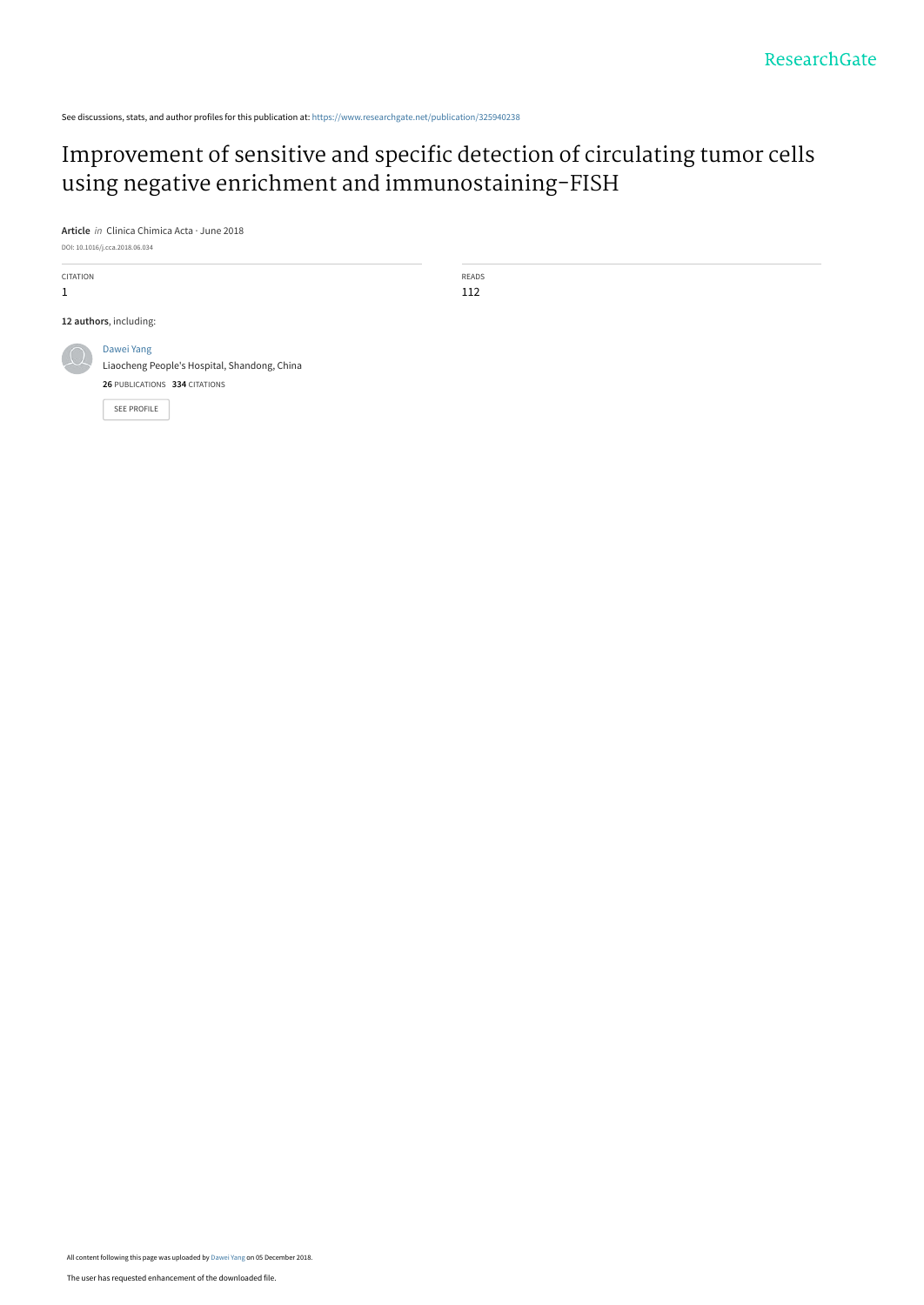Contents lists available at [ScienceDirect](http://www.sciencedirect.com/science/journal/00098981)

# Clinica Chimica Acta



journal homepage: [www.elsevier.com/locate/cca](https://www.elsevier.com/locate/cca)

# Improvement of sensitive and specific detection of circulating tumor cells using negative enrichment and immunostaining-FISH



Y[a](#page-1-0)ng Li<sup>a,[1](#page-1-1)</sup>, Guojun Ma<sup>[b](#page-1-2),[c](#page-1-3)[,1](#page-1-1)</sup>, Peige Zhao<sup>[d](#page-1-4)</sup>, Rao Fu<sup>a</sup>, Lei Gao<sup>a</sup>, Xiaohong Jiang<sup>a</sup>, Ping Hu<sup>a</sup>, Ti[a](#page-1-0)nying R[e](#page-1-5)n<sup>a</sup>, Yaping Wu<sup>a</sup>, Zhongye Wang<sup>e</sup>, Zhaoqing Cui<sup>[f,](#page-1-6)\*</sup>, Dawei Yang<sup>[a,](#page-1-0)\*</sup>

<span id="page-1-0"></span><sup>a</sup> Zhong Yuan Academy of Biological Medicine, Liaocheng People's Hospital, Liaocheng, Shandong 252000, China

<span id="page-1-2"></span><sup>b</sup> Department of thoracic Surgery, Provincial Hospital Affiliated to Shandong University, Jinan, Shandong 250000, China

<span id="page-1-3"></span>Department of Thoracic Surgery, Liaocheng People's Hospital, Liaocheng, Shandong 252000, China

<span id="page-1-4"></span><sup>d</sup> Department of Respiratory Medicine, Liaocheng People's Hospital, Liaocheng, Shandong 252000, China

<span id="page-1-5"></span><sup>e</sup> Cyttel Biosciences INC, Beijing 100000, China

<span id="page-1-6"></span><sup>f</sup> Department of Breast and Thyroid Surgery, Liaocheng People's Hospital, Liaocheng, Shandong 252000, China

#### ARTICLE INFO

Keywords: Circulating tumor cells (CTCs) Negative enrichment-fluorescence in situ hybridization (NE-FISH) Esophageal cancer Lung cancer Gastric cancer Breast cancer

#### ABSTRACT

Background: Circulating tumor cells (CTCs) provide an opportunity to obtain pivotal biological information required for the development of personalized medicine. However, the current assays of CTCs' detection face serious challenges regarding specificity and sensitivity.

Methods: In this study, we developed a novel strategy that combined negative enrichment (NE), immunocytochemistry CD45 staining and fluorescence in situ hybridization (FISH) to identify, enumerate and characterize CTCs. CTCs were identified as DAPI+/CD45-/Chromosome multiploid. The assay was evaluated with different cancer cell lines including lung, breast, esophageal and gastric cancer. And then, the developed assay was applied in cancer patients to explore the possibility of clinical application and whether CTC number was related to clinicopathological factors.

Results: The average recover rate of esophageal cancer cell line Eca-109 using negative enrichment was higher than 80% and the multiploid cells rate of four cancer cell lines were > 96%, which demonstrate the NE-FISH platform is favorable for CTCs detection. CTCs count was significantly higher in lung cancer patients than healthy controls and benign lung disease with an area under ROC curve of 0.905 (95% confidence interval 0.866–0.944,  $P < .001$ ). Using a cutoff value of 2 CTCs, the positive rate of detecting lung, gastric, breast and esophageal cancer patients were 71.33%, 86.21%, 76.77% and 78.35%, respectively. Besides, CTCs could be detected in stage I with the positive rate of 64.15% for lung cancer, 83.33% for gastric cancer, 78.95% for breast cancer and 68.18% for esophageal cancer, which may promote the early diagnose and influence the treatment decision for better management of those cancer in clinic.

Conclusions: Our study showed that CTCs could be detected in diverse cancers using the novel NE-FISH platform with high sensitivity and specificity. Therefore, analysis of CTCs with NE-FISH has a clear potential to improve the management of cancer patients in clinical use.

# 1. Introduction

With the population growth, ageing and sociodemographic changes, cancer became the leading cause of death and major public health problem in China since 2010 [[1](#page-7-0)]. Lung, breast, gastric and esophageal cancer were commonly diagnosed, and those cancer were identified as leading causes of cancer death. Most cancer-related deaths are caused by metastasis, the dissemination of cancer cells from the primary tumor through the circulatory system to new organ sites [\[2\]](#page-7-1). These cells include circulating tumor cells (CTCs) in the bloodstream and disseminated tumor cells in the bone marrow [\[3\]](#page-7-2).

Even early in the formation and growth of a primary tumor,

<span id="page-1-7"></span>⁎ Corresponding authors.

<https://doi.org/10.1016/j.cca.2018.06.034> Received 22 January 2018; Received in revised form 21 June 2018; Accepted 21 June 2018

Available online 22 June 2018 0009-8981/ © 2018 Published by Elsevier B.V.

Abbreviation: CTCs, circulating tumor cells; NE, negative enrichment; EpCAM, epithelial cell adhesion molecule; CKs, cytokeratins; EMT, epithelial-to-mesenchymal transition; FISH, fluorescence in situ hybridization; SSC, saline sodium citrate; ROC, receiver operating characteristics; CD45, cluster of differentiation 45; DAPI, 4′,6-diamidino −2-phenylindole; CEP, chromosome enumeration probes; AUC, area under the curve; CI, confidence interval

E-mail addresses: [cuizhaoqing203@163.com](mailto:cuizhaoqing203@163.com) (Z. Cui), [yangdawei775@163.com](mailto:yangdawei775@163.com) (D. Yang).

<span id="page-1-1"></span> $^{\rm 1}$  These authors contributed equally to this work.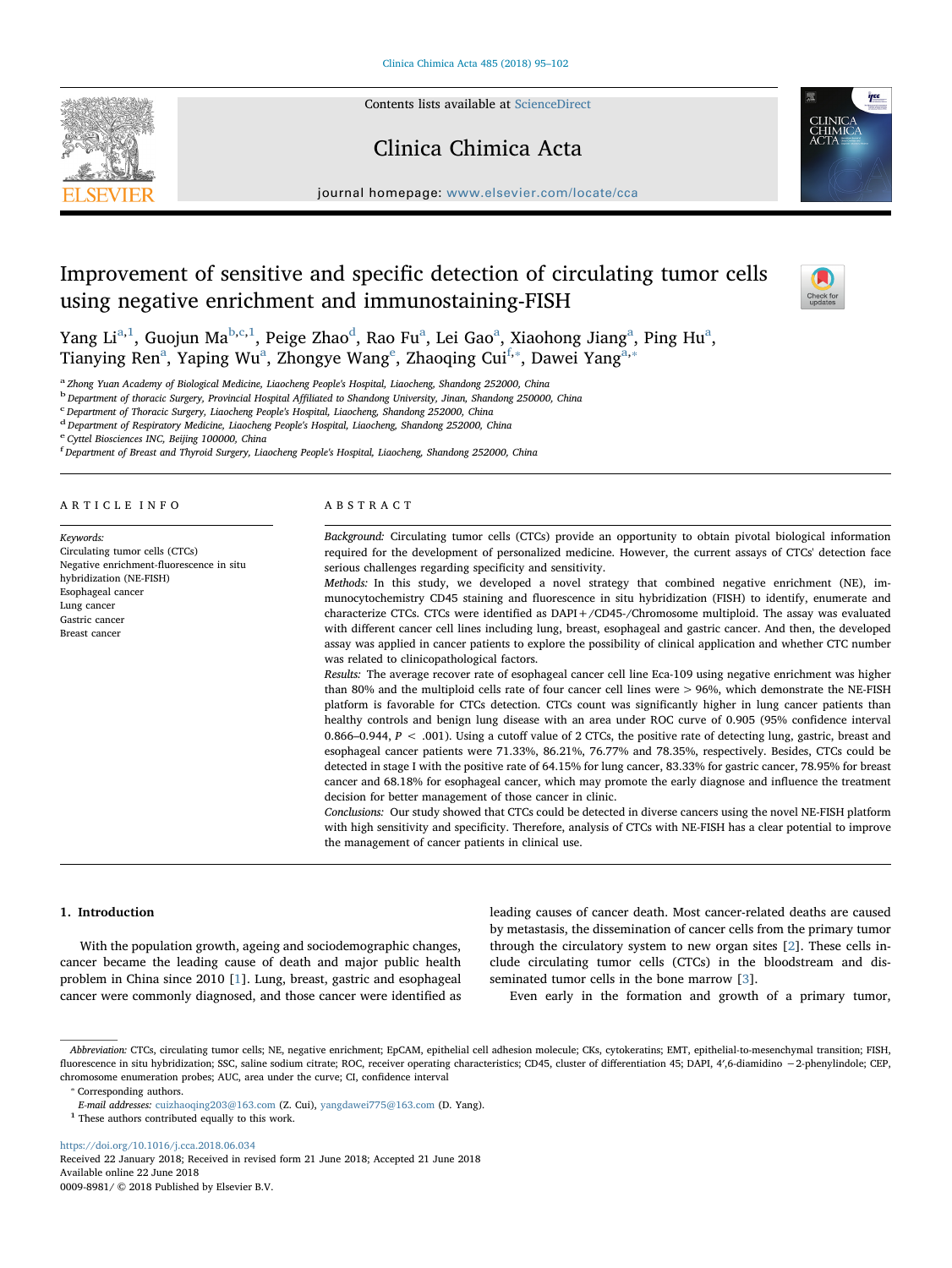especially in breast cancer [\[4,](#page-7-3) [5\]](#page-7-4), CTCs are released into the bloodstream and lymphatic system to target distant organs and develop metastatic tumors, which cause over 90% of cancer deaths despite surgical resection and adjuvant therapy [[6](#page-7-5)]. The role of CTCs within metastasis biology has been explored, and subgroup of CTCs with tumor-initiating capacity has also been identified [\[7,](#page-7-6) [8\]](#page-7-7). Most significantly, as single cell technologies evolve [\[9,](#page-7-8) [10\]](#page-7-9), DNA and RNA profiles of CTCs will allow precise measurements of heterogeneity between individual cells and matched biopsy specimens [[10,](#page-7-9) [11\]](#page-7-10). Therefore, if we could identify, count and extract information from these CTCs, we might be able to detect the cancer early, determine its aggressiveness, monitor and guide therapy in cancer patients [\[12](#page-7-11)].

Because of the discontinuous and heterogeneous shedding of primary tumor cells into the blood stream, CTCs may represent only 1 cell among  $10^6$  peripheral blood mononuclear cells  $[13]$  $[13]$ , which poses a serious challenge for any analytical system. These CTCs can be enriched and detected via different technologies that take advantage of their physical properties, such as size, density [\[14](#page-7-13)–16], or biologic properties, such as expression of protein markers [\[17](#page-7-14)]. However, the current assays of CTCs' detection face serious challenges regarding specificity and sensitivity.

Over the past decade and in most of the current assays, CTCs have been detected through the use of epithelial markers such as epithelial cell adhesion molecule (EpCAM) and cytokeratins (CKs) that are not expressed on the surrounding mesenchymal blood cells [[18,](#page-7-15) [19](#page-7-16)]. However, epithelial tumor cells may lose both EpCAM and CKs during epithelial-to-mesenchymal transition (EMT) which restrict clinical application of current strategy to detect CTCs from many types of solid tumors [[20,](#page-7-17) [21](#page-7-18)]. It is therefore imperative to develop a non-EpCAMbased strategy for effective detection of the full spectrum of heterogeneous CTCs. Recently, a detection platform integrated EpCAM independent subtraction and immunostaining-fluorescence in situ hybridization based on a centromere probe for chromosome 8 (CEP 8), as aneuploidy is the most common characteristic of human solid tumors [[22,](#page-7-19) [23\]](#page-7-20), has been developed for detection of CTCs in many cancer types [\[24](#page-7-21)–28]. However, the identification of CTCs with multiple centromere of chromosome probes are still needed since using CEP 8 alone would increase the loss of CTCs count [\[29](#page-7-22)–31]. Therefore, CTCs' detection derived from this EpCAM-independent technique still need improvement in terms of sensitivity and specificity.

In this study, we developed a novel strategy that combined negative enrichment (NE), immunocytochemistry CD45 staining and fluorescence in situ hybridization (FISH) to increase sensitivity and specificity of CTCs detection. In addition, the developed assay was applied in many cancer patients including lung cancer, gastric cancer, breast cancer and esophageal cancer, and then explored the possibility of clinical application and whether CTC number was related to clinicopathological factors.

### 2. Materials and methods

# 2.1. Study patients

712 donors who were treated as in- and outpatients at Liaocheng People's Hospital (Liaocheng, Shandong, China) from January 2016 to May 2018 were enrolled in this study. There were 182 control individuals, including 34 healthy donors and 28 patients with benign lung diseases, 26 healthy donors and 29 patients with benign gastric diseases, 25 healthy donors and 20 patients with benign esophageal diseases, 20 healthy donors for breast cancer. There were 150 patients with lung cancer, 87 patients with gastric cancer, 194 patients with esophageal cancer and 99 patients with breast cancer (the complete information please see in Supplementary material 1). Those control individuals were age and gender-matched to the cancer patients and there were no statistical significances between them (Table S1 in Supplementary material 2). All the cancer were confirmed by

histopathological diagnosis. Benign diseases patients were diagnosed by imaging, serum tests and histopathology. All those patients were firsttime visitors and received no therapeutic treatment before hospitalization. The written informed consent forms were received from patients prior to inclusion in the study. The study was approved by Liaocheng People's Hospital and was performed according to the Declaration of Helsinki principles.

# 2.2. Blood sample collection and processing

Peripheral blood samples (3.2 mL) were collected from each patient in a BD Vacutainer tube (Becton, Dickinson and a Company, Franklin, NJ) and kept at room temperature. All samples were processed within 24 h.

3.2 mL of patient blood was washed once with CS1 buffer (Cyttel Biosciences INC., Jiangsu, China), then centrifuged at  $650 \times g$  for 5 min at room temperature. The red blood cells were lysed with CS2 buffer (Cyttel Biosciences INC., Jiangsu, China) for 8 min. After that, the reaction mixture was spun down at 650 g for 5 min. Re-suspended the resulting cell pellet in CS1 and incubated with immunomagnetic particles conjugated to anti-leukocytes monoclonal antibodies (anti-CD45, Cyttel) at room temperature for 20 min with gentle shaking. Placed those mixture on top of a special type of gradient centrifugated liquid CS3 (Cyttel) and separated by gradient centrifugation at 300  $\times$  g for 5 min. Sedimented cells were thoroughly mixed with cell fixative and smeared on one slide (Thermo Fisher Scientific, Franklin, 119 MA, USA), fixed and dried for subsequent analysis.

CTCs were fixed on slides with CF1 (Cyttel Biosciences INC. Jiangsu, China). Slides were soaked in 2  $\times$  saline sodium citrate (SSC) at 37 °C for 10 min and dehydrated in series of 75%, 85% and 100% ethanol for 2 min for each concentration. Samples were subsequently subjected fluorescence in situ hybridization (FISH) with centromere probe (CEP) 8 (orange, Cyttel) for lung cancer and control group  $[32, 33]$  $[32, 33]$  $[32, 33]$ ,  $8 + 7$ (orange  $+$  green) for esophageal cancer and control group [\[34](#page-7-25)],  $8 + 17$ (orange + green) for breast, gastric cancer and control groups [\[35](#page-7-26)–37] (<https://www.cgap.nci.nih.gov/Chromosomes/Mitelman>) using a ThermoBrite® Slide Hybridization/Denaturation System. Then soaked the slides in formamide for 15 min and incubated with  $2 \times$  SSC twice for 5 min each time. Samples were subsequently subjected to immunostaining with Alexa Fluor 594 conjugated anti-human CD45 (Cyttel) for 1 h in the dark, followed by washing and mounting the slides. The slides were mounted with mounting media containing DAPI (Vector Laboratories, Burlingame, CA, USA).

The area of the slides should be entirely scanned along "S" track with a microscope (BX63, Olympus). And image analyses was carried out using an IMSTAR high content screening (HCS) device equipped with the Pathfinder™ software (IMSTAR S.A., Paris, France). CTCs were identified as DAPI+/CD45-/Chromosome multiploid ([Fig. 1\)](#page-3-0).

### 2.3. Spiking study

1, 5, 10, 20 and 30 cells from Eca-109 esophageal cancer cell lines pre-labeled with Mito-Tracker Green (Beyotime Biotechnology, China) were counted under fluorescence microscope and added to 3.2 mL blood of healthy donors. CTCs were then enriched following our negative enrichment method. The recovery rate, presented as the mean values ± the standard deviations obtained from three independent experiments, was calculated as the ratio of recovered cell numbers to spiked cell numbers.

Lung cancer cell line A549, esophageal cancer cell line Eca-109, breast cancer cell line MCF-7 and gastric cancer cell line SGC-7901 were obtained from Cell Bank of the Chinese Academy of Sciences and cultured as previously described [[38,](#page-7-27) [39\]](#page-8-0). For quantification the multiploid of those cell lines, approximate 200 cells were applied onto the coated CTC slides to have a monolayer, followed by immunocytochemistry CD45 staining and FISH. The sensitivity of FISH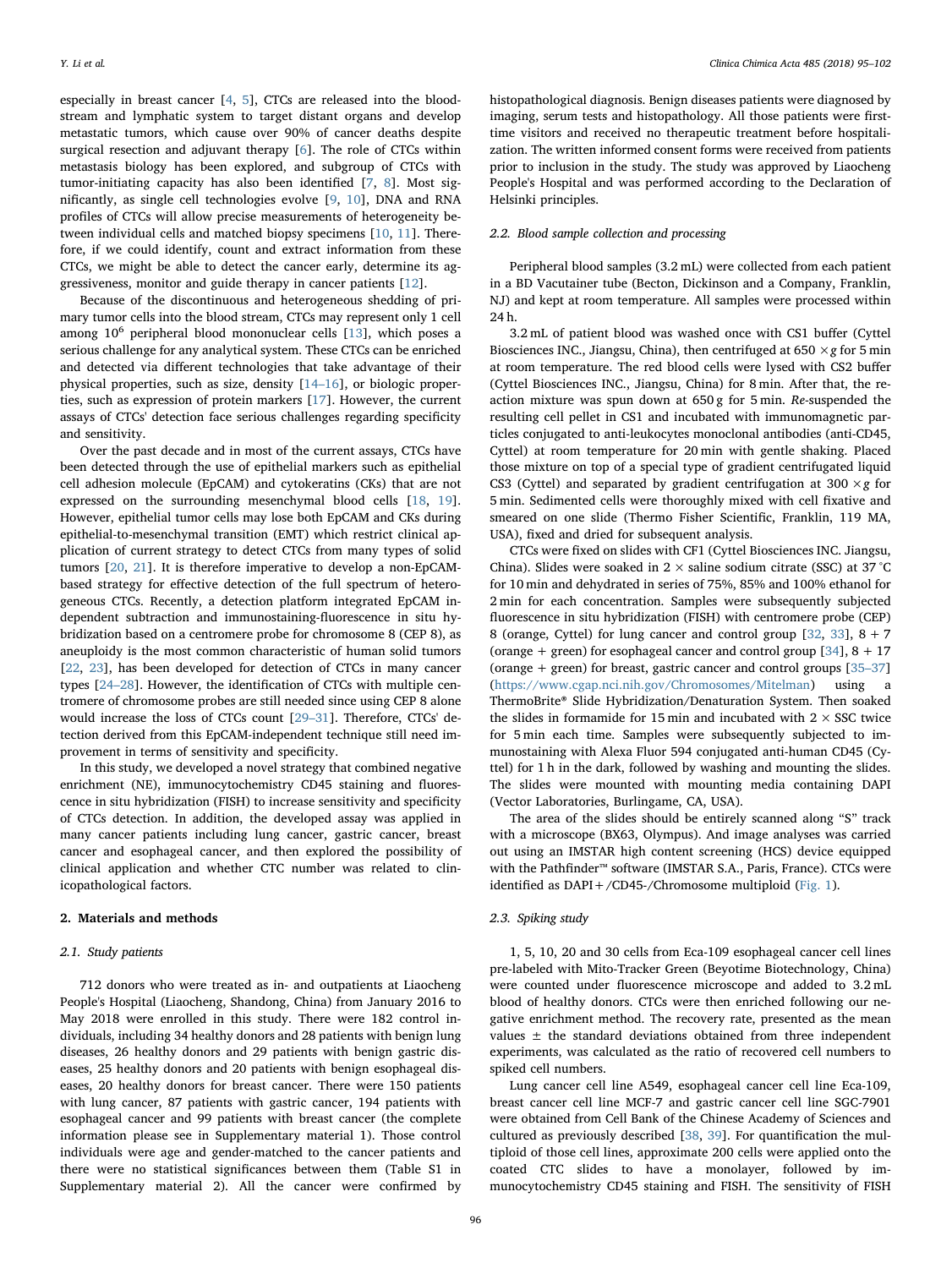<span id="page-3-0"></span>

Fig. 1. Identification of CTCs by NE-FISH. CD45: red; DAPI: blue; CEP8: orange; CEP 7 and CEP 17: green. DAPI: (4′, 6-diamidino-2-phenylindole); CD45: cluster of differentiation 45; CEP: Centromere Probe; WBC: White blood cells; CTC: Circulating tumor cell. (For interpretation of the references to colour in this figure legend, the reader is referred to the web version of this article.)

was calculated as the rate of tumor cells judged as CTCs according to CTCs' identification criteria by immunocytochemistry CD45 staining and FISH.

### 2.4. Statistical analyses

The statistical analyses were performed using SPSS for windows (SPSS version 17.0, SPSS Inc., Chicago, IL). The sensitivity and specificity of CTCs in diagnosis of lung cancer were analyzed by the receiver operating characteristics (ROC) curve. Graph was mapped by the GraphPad Prism 5 (GrapPad Software, La Jolla, CA, USA).  $P < .05$  was considered statistically significant, and all P values were two-sided.

#### 3. Results

#### 3.1. Spiking study and CTCs' identification

The spiking study showed that the recovery rate of esophageal cancer cell line Eca-109 (1, 5, 10, 20 and 30 cells) enriched by our negative enrichment was > 80% in [Table 1.](#page-3-1) The multiploid cells rate of four cancer cell lines (Eca-1009, A549, MCF-7 and SGC-7901) were > 96% [\(Fig. 2\)](#page-4-0), which is accordance with the previous studies that aneuploidy is the most common characteristic of human solid tumors [\[22](#page-7-19), [23\]](#page-7-20).

The immunostaining markers used for distinguishing different circulating tumor cells were cluster of differentiation 45 (CD45), 4′,6 diamidino-2-phenylindole (DAPI), chromosome enumeration probes 8 (CEP 8) for lung cancer, chromosome enumeration probes  $8 + 7$  (CEP  $8 + 7$ ) for esophageal cancer, chromosome enumeration probes  $8 + 17$ (CEP  $8 + 17$ ) for breast and gastric cancer. White blood cells were stained with CD45+, DAPI+, but CTCs were stained with CD45-, DAPI + due to the specific marker on the surface of white blood cells. Therefore, CTCs were identified as DAPI+/CD45-/Chromosome multiploid (CEP  $8+$  and/or CEP7 +, CEP17 +) ([Fig. 1](#page-3-0)).

### <span id="page-3-1"></span>Table 1 The recovery rate study of negative enrichment (NE).

| Spiked cell number | Recovered    | Recovery rate (mean $\pm$ SD) <sup>a</sup> |
|--------------------|--------------|--------------------------------------------|
| $\mathbf{1}$       | 1            | $67\% \pm 0.58$                            |
|                    | $\mathbf{0}$ |                                            |
|                    | 1            |                                            |
| 5                  | 5            | $87\% \pm 0.12$                            |
|                    | 4            |                                            |
|                    | 4            |                                            |
| 10                 | 9            | $83\% \pm 0.06$                            |
|                    | 8            |                                            |
|                    | 8            |                                            |
| 20                 | 19           | $85\% \pm 0.09$                            |
|                    | 16           |                                            |
|                    | 16           |                                            |
| 30                 | 23           | $82\% \pm 0.05$                            |
|                    | 25           |                                            |
|                    | 26           |                                            |
| Average            |              | $81\% \pm 0.08$                            |

<span id="page-3-2"></span> $a$  Recovery rate = recovered cell number/spiked cell number. All data are expressed as mean  $\pm$  SD from three separate determinations.

### 3.2. CTCs in cancer patients and controls

Among lung cancer control group, including 34 healthy donors and 28 patients with benign lung diseases, the number of CTCs was 0–1 cells/3.2 mL blood (median number, 0 cells/3.2 mL). CTC were detected in 8 healthy donors (23.53%, with the median of 0, range from 0 to 1), 10 lung benign disease donors (35.71%, with the median of 0, range from 0 to 1) and 134 lung cancer patients (89.33%, with the median of 2, range from 0 to 59). The difference between lung cancer patients and the control group was statistically significant ( $P < .001$ , [Fig. 3](#page-4-1)A). There were more CTCs in lung cancer patients than lung benign disease patients and healthy people. In order to discriminate lung cancer patients from healthy and benign disease, receiver operator characteristic (ROC) curve ([Fig. 3](#page-4-1)B) was used to reveal the sensitivity and specificity, which was 71.3% and 100%, respectively. According to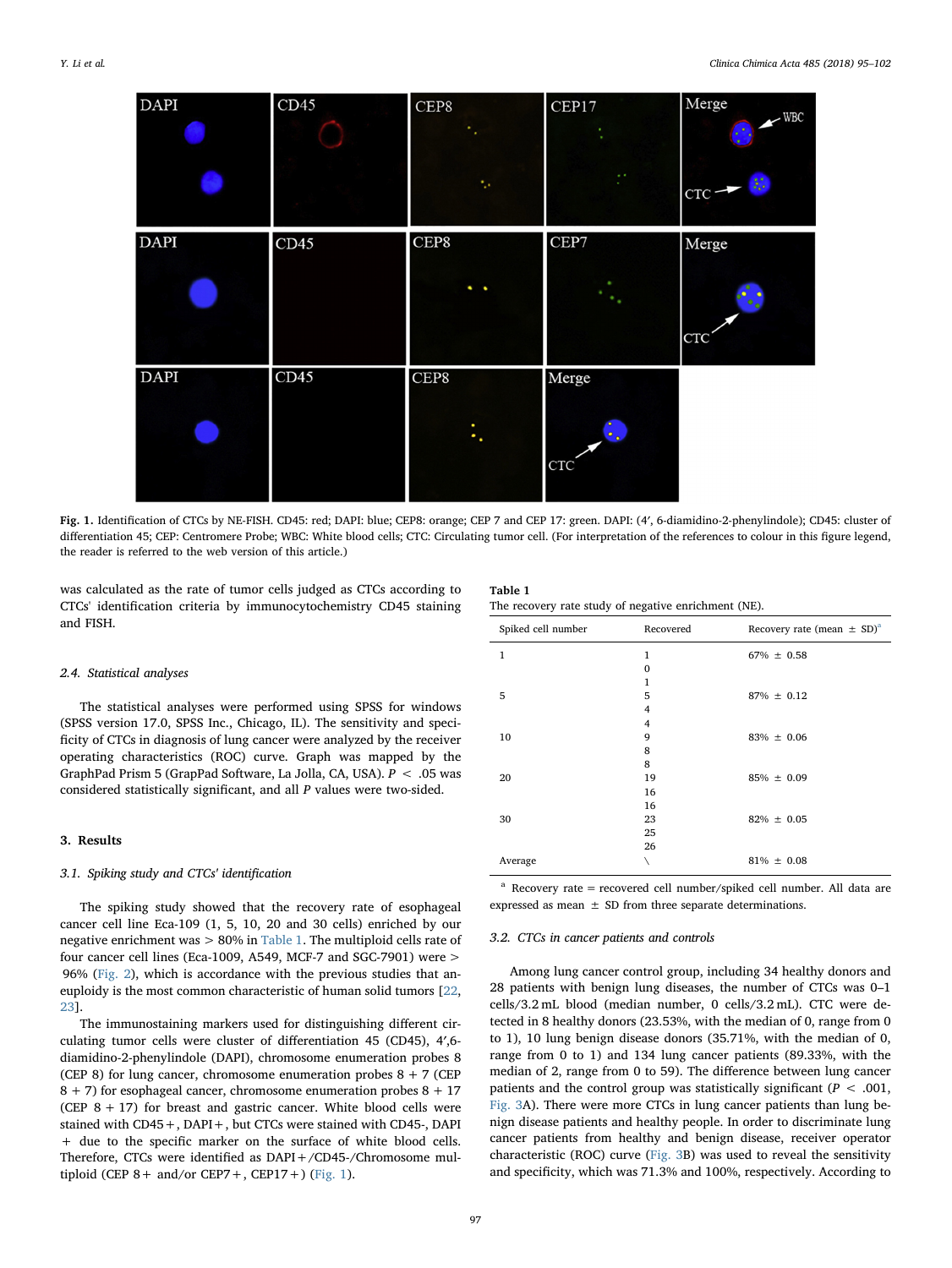<span id="page-4-0"></span>

Fig. 2. The rate of multiploid cells recovered by immunocytochemistry CD45 staining and FISH. Cancer cell lines was shown on X-axis, the rate of multiploid cells recovered by immunocytochemistry CD45 staining and FISH was shown on Y-axis.

Yourdon's index, CTCs could be a biomarker to help diagnosing lung cancer when the cut-off value was decided as 1.5 CTCs/3.2 mL (AUC = 0.905, 95% CI 0.866-0.944,  $P < .001$ ) (AUC: Area Under roc Curve; CI: Confidence Interval). Cutoff values of 1 CTCs/3.2 mL and 2 CTCs/3.2 mL yielded sensitivities of 89.33%, 71.33% and specificities of 70.97%, 100%. Therefore, we defined the cutoff values as two CTCs in lung cancer. Use the same method, we also defined two CTCs as the cutoff values in gastric, breast and esophageal cancer (Figs. S1–S3 in Supplementary material 2).

# 3.3. Correlation of CTCs with clinicopathological characteristics in lung cancer, gastric cancer, esophageal cancer and breast cancer patients

The median number of CTCs detected in lung cancer patients were 2 (range 0–59) and 3 (range 0–30) in stage I-II and stage III-IV, respectively ( $P = .605$ ; [Fig. 3C](#page-4-1)). And  $\geq 2$  CTCs per 3.2 mL were detected in 71.33% of patients. Examination of correlation between CTC numbers and various clinicopathological characteristics is summarized in [Table 2.](#page-5-0) Patients with adenocarcinoma and squamous type cancer had a CTC positivity ( $\geq 2$  per 3.2 mL) of 69.89% and 73.68%, respectively. There were no significant differences in clinicopathological characteristics with different CTC counts. We found that 71.33% of lung cancer patients had detectable CTCs, which was slightly lower than the previous studies [[30,](#page-7-28) [31](#page-7-29)]. This finding could be related to the early stage I enrolled lung patients and intra-tumor heterogeneity.

The median number of CTCs detected in gastric cancer patients were 3 (range 0–16) and 3 (range 0–66) in stage I-II and stage III-IV, respectively ( $P = .560$ ; [Fig. 3](#page-4-1)D). And  $\geq 2$  CTCs per 3.2 mL were detected in 86.21% of patients. Examination of correlation between CTC numbers and various clinicopathological characteristics is summarized in [Table 3](#page-5-1). Patients with stomach and cardia cancer had a CTC positivity  $(\geq 2 \text{ per } 3.2 \text{ mL})$  of 79.17% and 88.89%, respectively. In our study, we detected CTC count is significant differences to gender ( $P = .006$ ). No obvious correlation was found in age, primary tumor site, distant metastasis, tumor depth, lymph node metastasis and TNM stage.

The median number of CTCs detected in breast cancer patients were 3 (range 0–19) and 3 (range 0–22) in stage I-II and stage III-IV, respectively ( $P = .359$ ; [Fig. 3](#page-4-1)E). And  $\geq 2$  CTCs per 3.2 mL were detected in 76.77% of patients. Examination of correlation between CTC

<span id="page-4-1"></span>

Fig. 3. CTC count in lung, gastric, breast, esophageal cancer patients and controls. (A) Distribution of CTCs in controls and lung cancer. Number of CTCs in 62 controls (including 34 healthy donors and 28 patients with benign lung diseases) and 150 lung cancer patients were recorded. (B) ROC curves for CTCs count to discriminate lung cancer patients from controls and determine the cut-off value of CTCs. (C) Distribution of CTCs in patients with lung cancer according to pathological staging (TNM). (D) Distribution of CTCs in patients with gastric cancer according to pathological staging (TNM). (E) Distribution of CTCs in patients with breast cancer according to pathological staging (TNM). (F) Distribution of CTCs in patients with esophageal cancer according to pathological staging (TNM).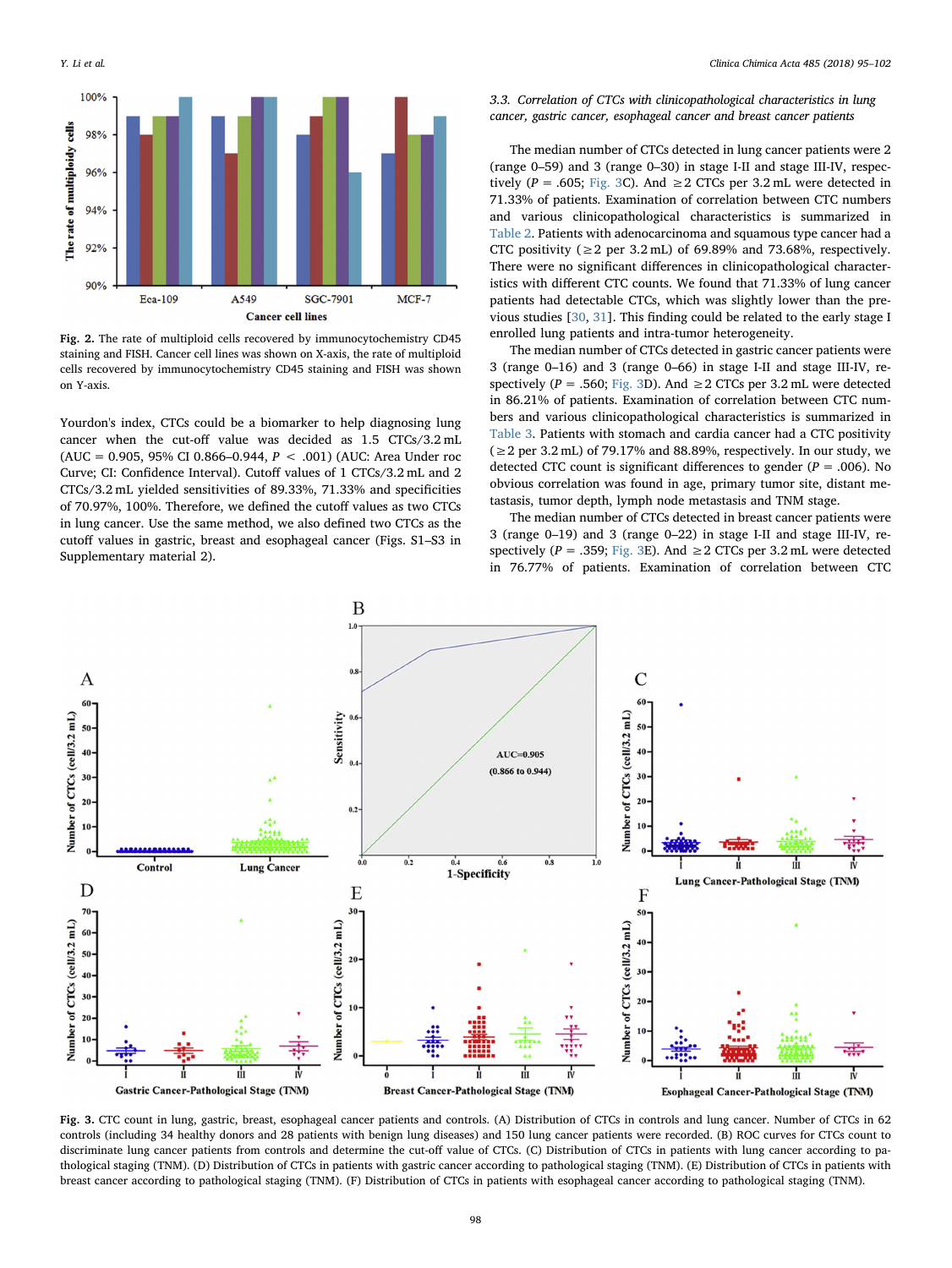#### <span id="page-5-0"></span>Table 2

Relationship of CTC with patient demographics and clinical characteristics in lung cancer.

| Characteristics       | $\boldsymbol{n}$ | Proportion (%) | CTC < 2          |                | $CTC \geq 2$     |                | Z Statistics | $\boldsymbol{P}$ |
|-----------------------|------------------|----------------|------------------|----------------|------------------|----------------|--------------|------------------|
|                       |                  |                | $\boldsymbol{n}$ | Proportion (%) | $\boldsymbol{n}$ | Proportion (%) |              |                  |
| Gender                |                  |                |                  |                |                  |                |              |                  |
| Male                  | 101              | 67.33          | 27               | 26.73          | 74               | 73.27          | 0.318        | 0.751            |
| Female                | 49               | 32.67          | 16               | 32.65          | 33               | 67.35          |              |                  |
| Age                   |                  |                |                  |                |                  |                |              |                  |
| $\geq 60$             | 98               | 65.33          | 26               | 26.53          | 72               | 73.47          | $-0.991$     | 0.323            |
| < 60                  | 52               | 34.67          | 17               | 32.69          | 35               | 67.31          |              |                  |
| Smoking History       |                  |                |                  |                |                  |                |              |                  |
| Yes                   | 75               | 50             | 17               | 22.67          | 58               | 77.33          | $-0.542$     | 0.589            |
| No                    | 75               | 50             | 26               | 34.67          | 49               | 65.33          |              |                  |
| Histology             |                  |                |                  |                |                  |                |              |                  |
| Adenocarcinoma        | 93               | 62             | 28               | 30.11          | 65               | 69.89          | $-0.898$     | 0.371            |
| Squamous              | 57               | 38             | 15               | 26.32          | 42               | 73.68          |              |                  |
| Tumor depth           |                  |                |                  |                |                  |                |              |                  |
| Tis-T1                | 56               | 37.33          | 21               | 37.50          | 35               | 62.50          | 1.43         | 0.236            |
| T <sub>2</sub>        | 64               | 42.67          | 17               | 26.56          | 47               | 73.44          |              |                  |
| T <sub>3</sub>        | 18               | 12             | 4                | 22.22          | 14               | 77.78          |              |                  |
| T <sub>4</sub>        | 12               | 8              | $\mathbf{1}$     | 8.33           | 11               | 91.67          |              |                  |
| Lymph node metastasis |                  |                |                  |                |                  |                |              |                  |
| Yes                   | 76               | 50.67          | 18               | 23.68          | 58               | 76.32          | 0.349        | 0.728            |
| No                    | 74               | 49.33          | 25               | 33.78          | 49               | 66.22          |              |                  |
| TNM stage (UIUC)      |                  |                |                  |                |                  |                |              |                  |
| 1                     | 53               | 35.55          | 19               | 35.85          | 34               | 64.15          | 0.154        | 0.927            |
| $\rm II$              | 25               | 16.67          | 6                | 24.00          | 19               | 76.00          |              |                  |
| Ш                     | 56               | 37.33          | 14               | 25.00          | 42               | 75.00          |              |                  |
| ${\rm IV}$            | 16               | 10.67          | 4                | 25.00          | 12               | 75.00          |              |                  |

#### <span id="page-5-1"></span>Table 3

Relationship of CTC with patient demographics and clinical characteristics in gastric cancer.

| Characteristics           | $\boldsymbol{n}$ | Proportion (%) | CTC < 2          |                | $CTC \geq 2$     |                | Z Statistics | $\boldsymbol{P}$ |
|---------------------------|------------------|----------------|------------------|----------------|------------------|----------------|--------------|------------------|
|                           |                  |                | $\boldsymbol{n}$ | Proportion (%) | $\boldsymbol{n}$ | Proportion (%) |              |                  |
| Gender                    |                  |                |                  |                |                  |                |              |                  |
| Male                      | 71               | 81.61          | 10               | 14.08          | 61               | 85.92          | $-2.811$     | 0.006            |
| Female                    | 16               | 18.39          | $\overline{2}$   | 12.50          | 14               | 87.50          |              |                  |
| Age                       |                  |                |                  |                |                  |                |              |                  |
| $\geq 60$                 | 68               | 78.16          | 10               | 14.71          | 58               | 85.29          | $-1.889$     | 0.062            |
| < 60                      | 19               | 21.84          | $\overline{2}$   | 10.53          | 17               | 89.47          |              |                  |
| Primary tumor site        |                  |                |                  |                |                  |                |              |                  |
| Stomach                   | 24               | 27.59          | 5                | 20.83          | 19               | 79.17          | 0.428        | 0.670            |
| Gastroesophageal junction | 63               | 72.41          | 7                | 11.11          | 56               | 88.89          |              |                  |
| Distant Metastasis        |                  |                |                  |                |                  |                |              |                  |
| $_{\rm M0}$               | 79               | 90.80          | 11               | 13.92          | 68               | 86.08          | 0.881        | 0.381            |
| M1                        | 8                | 9.20           | $\mathbf{1}$     | 12.50          | 7                | 87.50          |              |                  |
| Tumor depth               |                  |                |                  |                |                  |                |              |                  |
| Tis-T1                    | 3                | 3.45           | $\bf{0}$         | $\mathbf{0}$   | 3                | 100            | 0.386        | 0.763            |
| T <sub>2</sub>            | 8                | 9.20           | $\,2$            | 25             | 6                | 75.00          |              |                  |
| T <sub>3</sub>            | 39               | 44.83          | 5                | 12.82          | 34               | 87.18          |              |                  |
| T <sub>4</sub>            | 37               | 42.53          | 5                | 13.51          | 32               | 86.49          |              |                  |
| Lymph node metastasis     |                  |                |                  |                |                  |                |              |                  |
| Yes                       | 67               | 77.01          | 9                | 13.43          | 58               | 86.57          | $-0.342$     | 0.733            |
| No                        | 20               | 22.99          | 3                | 15             | 17               | 85             |              |                  |
| TNM stage (UIUC)          |                  |                |                  |                |                  |                |              |                  |
|                           | 12               | 13.79          | $\,2$            | 16.67          | 10               | 83.33          | 0.159        | 0.924            |
| $\rm II$                  | 10               | 11.49          | $\mathbf{2}$     | 20.00          | 8                | 80.00          |              |                  |
| $\rm III$                 | 56               | 64.37          | $\boldsymbol{7}$ | 12.50          | 49               | 87.50          |              |                  |
| IV                        | 9                | 10.34          | $\mathbf{1}$     | 11.11          | 8                | 88.89          |              |                  |

numbers and various clinicopathological characteristics is summarized in [Table 4.](#page-6-0) There were no significant differences in clinicopathological characteristics with different CTC counts.

# 4. Discussion

The median number of CTCs detected in esophageal cancer patients were 3 (range 0–23) and 3 (range 0–46) in stage I-II and stage III-IV, respectively ( $P = .933$ ; [Fig. 3](#page-4-1)F). And  $\geq 2$  CTCs per 3.2 mL were detected in 78.35% of patients. Examination of correlation between CTC numbers and various clinicopathological characteristics is summarized in [Table 5.](#page-6-1) There were no significant differences in clinicopathological characteristics with different CTC counts.

In this study, we employed an improved enrichment strategy which was EpCAM-independent followed by a novel strategy that combined immunocytochemistry CD45 staining and FISH to increase CTCs recovery efficiency. Using this strategy, only 3.2 mL of peripheral blood was used for CTC analysis, while CTC analysis normally used 7.5 mL peripheral blood in the previous studies [\[17](#page-7-14), [24](#page-7-21), [26](#page-7-30), [28](#page-7-31)]. In addition, negative enrichment step only takes 2 h and immunostaining-FISH will be done in 4 h. Identification of CTCs were carried out by an IMSTAR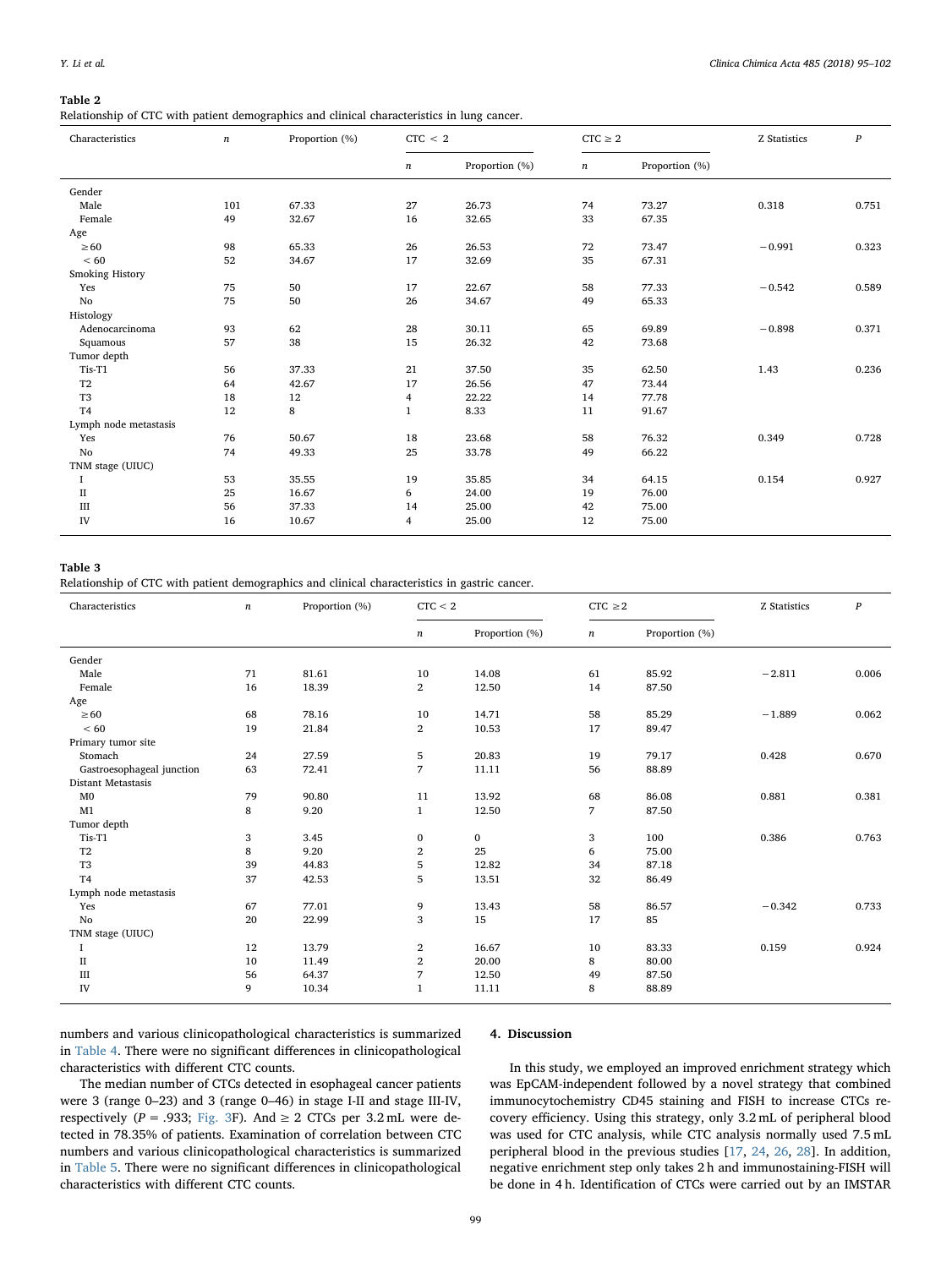#### <span id="page-6-0"></span>Table 4

Relationship of CTC with patient demographics and clinical characteristics in breast cancer.

| Characteristics       | $\boldsymbol{n}$ | Proportion (%) | CTC < 2      |                | $CTC \geq 2$     |                | Z Statistics | $\boldsymbol{P}$ |
|-----------------------|------------------|----------------|--------------|----------------|------------------|----------------|--------------|------------------|
|                       |                  |                | n            | Proportion (%) | $\boldsymbol{n}$ | Proportion (%) |              |                  |
| Gender                |                  |                |              |                |                  |                |              |                  |
| Male                  | $\bf{0}$         | $\mathbf 0$    | 0            | $\bf{0}$       | $\bf{0}$         | $\bf{0}$       |              |                  |
| Female                | 99               | 100            | 23           | 23.23          | 76               | 76.77          |              |                  |
| Age                   |                  |                |              |                |                  |                |              |                  |
| $\geq 60$             | 11               | 11.11          | $\mathbf{1}$ | 9.09           | 10               | 90.91          | 1.452        | 0.150            |
| < 60                  | 88               | 88.89          | 22           | 25.00          | 66               | 75.00          |              |                  |
| Distant Metastasis    |                  |                |              |                |                  |                |              |                  |
| $_{\rm M0}$           | 82               | 82.83          | 19           | 23.17          | 63               | 76.83          | $-0.759$     | 0.450            |
| M1                    | 17               | 17.17          | 4            | 23.53          | 13               | 76.37          |              |                  |
| Tumor depth           |                  |                |              |                |                  |                |              |                  |
| Tx                    | 3                | 3.03           | $\mathbf{1}$ | 33.33          | $\overline{2}$   | 66.67          | 1.056        | 0.390            |
| Tis                   | 3                | 3.03           | $\mathbf{1}$ | 33.33          | $\mathbf{2}$     | 66.67          |              |                  |
| T <sub>1</sub>        | 39               | 39.39          | 10           | 25.64          | 29               | 74.36          |              |                  |
| T <sub>2</sub>        | 45               | 45.45          | 11           | 24.44          | 34               | 75.56          |              |                  |
| T <sub>3</sub>        | 3                | 3.03           | 0            | 0              | 3                | 100            |              |                  |
| T <sub>4</sub>        | 6                | 6.06           | $\bf{0}$     | $\bf{0}$       | 6                | 100            |              |                  |
| Lymph node metastasis |                  |                |              |                |                  |                |              |                  |
| Yes                   | 55               | 55.56          | 11           | 20             | 44               | 80.00          | $-1.083$     | 0.281            |
| No                    | 44               | 44.44          | 12           | 27.27          | 32               | 72.73          |              |                  |
| TNM stage (UIUC)      |                  |                |              |                |                  |                |              |                  |
| 0                     | $\mathbf{1}$     | 1.01           | $\bf{0}$     | $\bf{0}$       | $\mathbf{1}$     | 100            | 0.310        | 0.871            |
| 1                     | 19               | 19.19          | 4            | 21.05          | 15               | 78.95          |              |                  |
| $\rm II$              | 45               | 45.45          | 13           | 28.89          | 32               | 71.11          |              |                  |
| $\rm III$             | 16               | 16.16          | 2            | 12.50          | 14               | 87.50          |              |                  |
| ${\rm IV}$            | 18               | 18.18          | 4            | 22.22          | 14               | 77.78          |              |                  |

HCS device within 1 h for 4 slides.

The developed CTCs' detection assay was validated with spiked in different number of esophageal cancer line Eca-109. The average recover rate was higher than 80% ([Table 1](#page-3-1)), which show negative enrichment strategy is favorable for CTCs enrichment. Except high recover rate of CTCs, negative enrichment can also keep cell viability after recovery. Therefore, CTCs could be isolated via negative enrichment and grown in culture for the establishment of a cell line to examine tumor heterogeneity. Aneuploidy is the most common characteristic of human solid tumors [\[22](#page-7-19), [23](#page-7-20)] and is mostly caused by chromosomal instability. In our study, we found the rate of multiploid cells in different type of cancer cells were > 96% ([Fig. 2\)](#page-4-0), which demonstrate that immunofluorescence and in situ chromosomal hybridization (FISH) to character CTCs is feasible. And then, the developed assay was evaluated in cancer patients. Using a cutoff value of 2 CTCs, the positive rate of detecting lung cancer, gastric cancer, breast cancer and esophageal cancer patients were 71.33%, 86.21%, 76.77% and 78.35% ([Tables 2](#page-5-0)–5), respectively. CTCs count is not related to age, tumor depth, lymph node metastasis and TNM stage. Obviously, the association of CTC enumeration with clinicopathological parameters needs further confirmation in a larger sample size of patients. However, the developed assay can obtain much higher CTCs positive rate than the previous studies in lung cancer [[40,](#page-8-1) [41\]](#page-8-2), breast cancer [[17,](#page-7-14) [42\]](#page-8-3), esophageal cancer [[43,](#page-8-4) [44\]](#page-8-5) and gastric cancer [\[45](#page-8-6), [46](#page-8-7)] that based on EpCAM-dependent method.

In addition, CTCs could be detected in stageIwith the positive rate of 64.15% for lung cancer, 83.33% for gastric cancer, 78.95% for breast cancer and 68.18% for esophageal cancer, while most imaging modalities failed to detected cancer lesions smaller than 0.5 cm. This may promote the early diagnose and influence the treatment decision for

<span id="page-6-1"></span>Table 5

| Relationship of CTC with patient demographics and clinical characteristics in esophageal cancer. |  |  |  |
|--------------------------------------------------------------------------------------------------|--|--|--|
|--------------------------------------------------------------------------------------------------|--|--|--|

| Characteristics       | n   | Proportion (%) | CTC < 2          |                | $CTC \geq 2$     |                | Z Statistics | $\boldsymbol{P}$ |
|-----------------------|-----|----------------|------------------|----------------|------------------|----------------|--------------|------------------|
|                       |     |                | $\boldsymbol{n}$ | Proportion (%) | $\boldsymbol{n}$ | Proportion (%) |              |                  |
| Gender                |     |                |                  |                |                  |                |              |                  |
| Male                  | 166 | 85.57          | 38               | 22.89          | 128              | 77.11          | $-0.380$     | 0.705            |
| Female                | 28  | 14.43          | $\overline{4}$   | 14.29          | 24               | 85.71          |              |                  |
| Age                   |     |                |                  |                |                  |                |              |                  |
| $\geq 60$             | 151 | 77.84          | 34               | 22.52          | 117              | 77.48          | 1.543        | 0.125            |
| < 60                  | 43  | 22.16          | 8                | 18.60          | 35               | 81.40          |              |                  |
| Tumor depth           |     |                |                  |                |                  |                |              |                  |
| Tis-T1                | 27  | 13.92          | $\overline{7}$   | 25.93          | 20               | 74.07          | 0.601        | 0.615            |
| T <sub>2</sub>        | 51  | 26.29          | 13               | 25.49          | 38               | 74.51          |              |                  |
| T <sub>3</sub>        | 109 | 56.19          | 22               | 20.18          | 87               | 79.82          |              |                  |
| T <sub>4</sub>        | 7   | 3.61           | $\bf{0}$         | $\bf{0}$       | 7                | 100            |              |                  |
| Lymph node metastasis |     |                |                  |                |                  |                |              |                  |
| Yes                   | 106 | 54.64          | 21               | 19.81          | 85               | 80.19          | $-0.102$     | 0.919            |
| No                    | 88  | 45.36          | 21               | 23.86          | 67               | 76.14          |              |                  |
| TNM stage (UIUC)      |     |                |                  |                |                  |                |              |                  |
|                       | 22  | 11.34          | 7                | 31.82          | 15               | 68.18          | 0.055        | 0.983            |
| $_{\rm II}$           | 71  | 36.60          | 14               | 19.72          | 57               | 80.28          |              |                  |
| Ш                     | 92  | 47.42          | 21               | 22.83          | 71               | 77.17          |              |                  |
| IV                    | 9   | 4.64           | $\mathbf{0}$     | 0              | 9                | 100            |              |                  |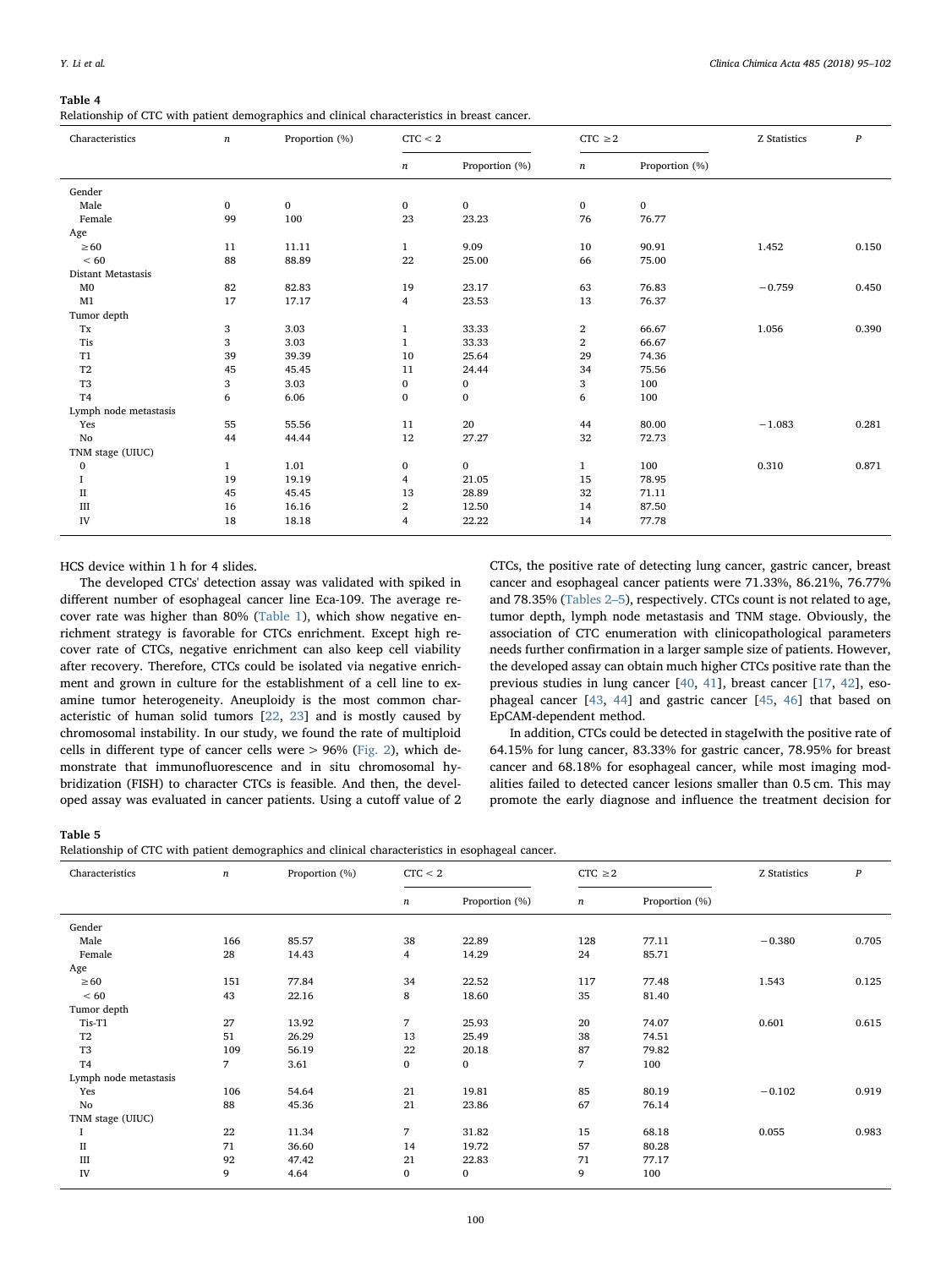better management of those cancer in clinic.

In summary, The NE-FISH platform could improve the detection rate of CTCs in lung cancer, gastric cancer, breast cancer and esophageal cancer patients with lower volume of peripheral blood, shorter enrichment and identification time. Although the developed assay need to be evaluated in more patient cohort, the method has the potential to apply in routine clinical test.

# 5. Conclusions

CTCs could be a valuable, non-invasive surrogate marker to aid in treatment selection for patients. However, the translation of CTCs to a routine clinical use is impeded by the current different technologies for CTC isolation and the lack of validation and qualification of assays. Our study showed that CTCs could be detected in lung, breast, gastric and esophageal cancer using the novel NE-FISH platform with high sensitivity and specificity using the cutoff value of 2 CTCs in 3.2 mL of blood sample. Therefore, analysis of CTCs with NE-FISH in the peripheral blood has a clear potential to improve the management of cancer patients and gives us more insights into understanding of the biology of tumor cell dissemination.

# Conflicts of interest

The authors declare no conflict of interest.

#### Acknowledgments

This work was financially supported by the China Postdoctoral Science Foundation (2015M580595), Special Funds for Postdoctoral Innovative Projects of Shandong Province (140222), Shandong Natural Science Foundation of China (ZR2017LH050, ZR2015HQ014 and ZR2016HB73) and National Natural Science Foundation of China (NSFC81602736).

# Appendix A. Supplementary data

Supplementary data to this article can be found online at [https://](https://doi.org/10.1016/j.cca.2018.06.034) [doi.org/10.1016/j.cca.2018.06.034.](https://doi.org/10.1016/j.cca.2018.06.034)

#### References

- <span id="page-7-0"></span>[1] [W. Chen, R. Zheng, P.D. Baade, S. Zhang, H. Zeng, F. Bray, A. Jemal, X.Q. Yu, J. He,](http://refhub.elsevier.com/S0009-8981(18)30320-6/rf0005) [Cancer statistics in China, 2015, Cancer J. Clin. 66 \(2016\) 115](http://refhub.elsevier.com/S0009-8981(18)30320-6/rf0005)–132.
- <span id="page-7-1"></span>[2] C.L. Chaff[er, R.A. Weinberg, A perspective on cancer cell metastasis, Science 331](http://refhub.elsevier.com/S0009-8981(18)30320-6/rf0010) [\(2011\) 1559](http://refhub.elsevier.com/S0009-8981(18)30320-6/rf0010)–1564.
- <span id="page-7-2"></span>[3] A. Kowalik, M. Kowalewska, S. Góźdź[, Current approaches for avoiding the lim](http://refhub.elsevier.com/S0009-8981(18)30320-6/rf0015)[itations of CTC detection methods; implications for diagnosis and treatment of](http://refhub.elsevier.com/S0009-8981(18)30320-6/rf0015) [patients with solid tumors, Transl. Res. 185 \(2017\) 58](http://refhub.elsevier.com/S0009-8981(18)30320-6/rf0015)–84.
- <span id="page-7-3"></span>[4] H. Hosseini, M.M. Obradović, M. Hoff[mann, K.L. Harper, M.S. Sosa, M. Werner-](http://refhub.elsevier.com/S0009-8981(18)30320-6/rf0020)[Klein, L.K. Nanduri, C. Werno, C. Ehrl, M. Maneck, Early dissemination seeds me](http://refhub.elsevier.com/S0009-8981(18)30320-6/rf0020)[tastasis in breast cancer, Nature 540 \(2016\) 552](http://refhub.elsevier.com/S0009-8981(18)30320-6/rf0020)–558.
- <span id="page-7-4"></span>[5] [K.L. Harper, M.S. Sosa, D. Entenberg, H. Hosseini, J.F. Cheung, R. Nobre, A. Avivar-](http://refhub.elsevier.com/S0009-8981(18)30320-6/rf0025)[Valderas, C. Nagi, N. Girnius, R.J. Davis, Mechanism of early dissemination and](http://refhub.elsevier.com/S0009-8981(18)30320-6/rf0025) [metastasis in Her2+ mammary cancer, Nature 540 \(2016\) 588](http://refhub.elsevier.com/S0009-8981(18)30320-6/rf0025)–592.
- <span id="page-7-5"></span>[6] [P. Mehlen, A. Puisieux, Metastasis: a question of life or death, Nat. Rev. Cancer 6](http://refhub.elsevier.com/S0009-8981(18)30320-6/rf0030) [\(2006\) 449](http://refhub.elsevier.com/S0009-8981(18)30320-6/rf0030)–458.
- <span id="page-7-6"></span>[7] [I. Baccelli, A. Schneeweiss, S. Riethdorf, A. Stenzinger, A. Schillert, V. Vogel,](http://refhub.elsevier.com/S0009-8981(18)30320-6/rf0035) [C. Klein, M. Saini, T. Bäuerle, M. Wallwiener, Identi](http://refhub.elsevier.com/S0009-8981(18)30320-6/rf0035)fication of a population of blood [circulating tumor cells from breast cancer patients that initiates metastasis in a](http://refhub.elsevier.com/S0009-8981(18)30320-6/rf0035) [xenograft assay, Nat. Biotechnol. 31 \(2013\) 539](http://refhub.elsevier.com/S0009-8981(18)30320-6/rf0035)–544.
- <span id="page-7-7"></span>[8] [L. Zhang, L.D. Ridgway, M.D. Wetzel, J. Ngo, W. Yin, D. Kumar, J.C. Goodman,](http://refhub.elsevier.com/S0009-8981(18)30320-6/rf0040) M.D. Groves, D. Marchetti, The identifi[cation and characterization of breast cancer](http://refhub.elsevier.com/S0009-8981(18)30320-6/rf0040) [CTCs competent for brain metastasis, Sci. Transl. Med. 5 \(2013\) \(180ra148-](http://refhub.elsevier.com/S0009-8981(18)30320-6/rf0040) [180ra148\).](http://refhub.elsevier.com/S0009-8981(18)30320-6/rf0040)
- <span id="page-7-8"></span>[9] [F. Tang, C. Barbacioru, Y. Wang, E. Nordman, C. Lee, N. Xu, X. Wang, J. Bodeau,](http://refhub.elsevier.com/S0009-8981(18)30320-6/rf0045) [B.B. Tuch, A. Siddiqui, mRNA-Seq whole-transcriptome analysis of a single cell,](http://refhub.elsevier.com/S0009-8981(18)30320-6/rf0045) [Nat. Methods 6 \(2009\) 377](http://refhub.elsevier.com/S0009-8981(18)30320-6/rf0045)–382.
- <span id="page-7-9"></span>[10] [D. Ramsköld, S. Luo, Y.-C. Wang, R. Li, Q. Deng, O.R. Faridani, G.A. Daniels,](http://refhub.elsevier.com/S0009-8981(18)30320-6/rf0050) [I. Khrebtukova, J.F. Loring, L.C. Laurent, Full-length mRNA-Seq from single-cell](http://refhub.elsevier.com/S0009-8981(18)30320-6/rf0050) [levels of RNA and individual circulating tumor cells, Nat. Biotechnol. 30 \(2012\)](http://refhub.elsevier.com/S0009-8981(18)30320-6/rf0050) 777–[782.](http://refhub.elsevier.com/S0009-8981(18)30320-6/rf0050)
- <span id="page-7-10"></span>[11] [S.M. Park, D.J. Wong, C.C. Ooi, D.M. Kurtz, O. Vermesh, A. Aalipour, S. Suh,](http://refhub.elsevier.com/S0009-8981(18)30320-6/rf0055)

[K.L. Pian, J.J. Chabon, S.H. Lee, Molecular pro](http://refhub.elsevier.com/S0009-8981(18)30320-6/rf0055)filing of single circulating tumor cells [from lung cancer patients, Proc. Natl. Acad. Sci. U. S. A. 201608461 \(2016\).](http://refhub.elsevier.com/S0009-8981(18)30320-6/rf0055)

- <span id="page-7-11"></span>[12] [W.J. Allard, L.W. Terstappen, CCR 20th anniversary commentary: paving the way](http://refhub.elsevier.com/S0009-8981(18)30320-6/rf0060) [for circulating tumor cells, Clin. Cancer Res. 21 \(2015\) 2883](http://refhub.elsevier.com/S0009-8981(18)30320-6/rf0060)–2885.
- <span id="page-7-12"></span>[13] [A.A. Ross, B.W. Cooper, H.M. Lazarus, W. MacKay, T.J. Moss, N. Ciobanu,](http://refhub.elsevier.com/S0009-8981(18)30320-6/rf0065) [M.S. Tallman, M.J. Kennedy, N.E. Davidson, D. Sweet, Detection and viability of](http://refhub.elsevier.com/S0009-8981(18)30320-6/rf0065) [tumor cells in peripheral blood stem cell collections from breast cancer patients](http://refhub.elsevier.com/S0009-8981(18)30320-6/rf0065) [using immunocytochemical and clonogenic assay techniques, Blood 82 \(1993\)](http://refhub.elsevier.com/S0009-8981(18)30320-6/rf0065) 2605–[2610.](http://refhub.elsevier.com/S0009-8981(18)30320-6/rf0065)
- <span id="page-7-13"></span>[14] V.D. [Giorgi, P. Pinzani, F. Salvianti, J. Panelos, M. Paglierani, A. Janowska,](http://refhub.elsevier.com/S0009-8981(18)30320-6/rf0070) [M. Grazzini, J. Wechsler, C. Orlando, M. Santucci, Application of a](http://refhub.elsevier.com/S0009-8981(18)30320-6/rf0070) filtration-and [isolation-by-size technique for the detection of circulating tumor cells in cutaneous](http://refhub.elsevier.com/S0009-8981(18)30320-6/rf0070) [melanoma, J. Invest. Dermatol. 130 \(2010\) 2440](http://refhub.elsevier.com/S0009-8981(18)30320-6/rf0070)–2447.
- [15] [J.M. Park, J.Y. Lee, J.G. Lee, H. Jeong, J.M. Oh, Y.J. Kim, D. Park, M.S. Kim,](http://refhub.elsevier.com/S0009-8981(18)30320-6/rf0075) H.J. Lee, J.H. Oh, Highly effi[cient assay of circulating tumor cells by selective se](http://refhub.elsevier.com/S0009-8981(18)30320-6/rf0075)[dimentation with a density gradient medium and micro](http://refhub.elsevier.com/S0009-8981(18)30320-6/rf0075)filtration from whole blood, [Anal. Chem. 84 \(2012\) 7400](http://refhub.elsevier.com/S0009-8981(18)30320-6/rf0075)–7407.
- [16] [H.S. Moon, K. Kwon, S.I. Kim, H. Han, J. Sohn, S. Lee, H.I. Jung, Continuous se](http://refhub.elsevier.com/S0009-8981(18)30320-6/rf0080)[paration of breast cancer cells from blood samples using multi-ori](http://refhub.elsevier.com/S0009-8981(18)30320-6/rf0080)fice flow frac[tionation \(MOFF\) and dielectrophoresis \(DEP\), Lab Chip 11 \(2011\) 1118](http://refhub.elsevier.com/S0009-8981(18)30320-6/rf0080)–1125.
- <span id="page-7-14"></span>[17] [S. Riethdorf, H. Fritsche, V. Müller, T. Rau, C. Schindlbeck, B. Rack, W. Janni,](http://refhub.elsevier.com/S0009-8981(18)30320-6/rf0085) [C. Coith, K. Beck, F. Jänicke, Detection of circulating tumor cells in peripheral blood](http://refhub.elsevier.com/S0009-8981(18)30320-6/rf0085) [of patients with metastatic breast cancer: a validation study of the CellSearch](http://refhub.elsevier.com/S0009-8981(18)30320-6/rf0085) [system, Clin. Cancer Res. 13 \(2007\) 920](http://refhub.elsevier.com/S0009-8981(18)30320-6/rf0085)–928.
- <span id="page-7-15"></span>[18] [C. Alix-Panabières, K. Pantel, Challenges in circulating tumour cell research, Nat.](http://refhub.elsevier.com/S0009-8981(18)30320-6/rf0090) [Rev. Cancer 14 \(2014\) 623](http://refhub.elsevier.com/S0009-8981(18)30320-6/rf0090)–631.
- <span id="page-7-16"></span>[19] [M.T. Gabriel, L.R. Calleja, A. Chalopin, B. Ory, D. Heymann, Circulating tumor cells:](http://refhub.elsevier.com/S0009-8981(18)30320-6/rf0095) a review of non–[EpCAM-based approaches for cell enrichment and isolation, Clin.](http://refhub.elsevier.com/S0009-8981(18)30320-6/rf0095) [Chem. 62 \(2016\) 571](http://refhub.elsevier.com/S0009-8981(18)30320-6/rf0095)–581.
- <span id="page-7-17"></span>[20] [C. Alix-Panabieres, K. Pantel, The circulating tumor cells: liquid biopsy of cancer,](http://refhub.elsevier.com/S0009-8981(18)30320-6/rf0100) [Klin. Lab. Diagn. 4 \(2014\) 60](http://refhub.elsevier.com/S0009-8981(18)30320-6/rf0100)–64.
- <span id="page-7-18"></span>[21] [C. Alix-Panabières, K. Pantel, Clinical applications of circulating tumor cells and](http://refhub.elsevier.com/S0009-8981(18)30320-6/rf0105) [circulating tumor DNA as liquid biopsy, Cancer Discov. 6 \(2016\) 479](http://refhub.elsevier.com/S0009-8981(18)30320-6/rf0105)–491.
- <span id="page-7-19"></span>[22] [D.J. Gordon, B. Resio, D. Pellman, Causes and consequences of aneuploidy in](http://refhub.elsevier.com/S0009-8981(18)30320-6/rf0110) [cancer, Nat. Rev. Genet. 13 \(2012\) 189](http://refhub.elsevier.com/S0009-8981(18)30320-6/rf0110)–203.
- <span id="page-7-20"></span>[23] [G.J. Kops, B.A. Weaver, D.W. Cleveland, On the road to cancer: aneuploidy and the](http://refhub.elsevier.com/S0009-8981(18)30320-6/rf0115) [mitotic checkpoint, Nat. Rev. Cancer 5 \(2005\) 773](http://refhub.elsevier.com/S0009-8981(18)30320-6/rf0115)–785.
- <span id="page-7-21"></span>[24] [Y. Gao, Y. Zhu, Z. Zhang, C. Zhang, X. Huang, Z. Yuan, Clinical signi](http://refhub.elsevier.com/S0009-8981(18)30320-6/rf0120)ficance of [pancreatic circulating tumor cells using combined negative enrichment and im](http://refhub.elsevier.com/S0009-8981(18)30320-6/rf0120)munostaining-fl[uorescence in situ hybridization, J. Exp. Clin. Cancer Res. 35](http://refhub.elsevier.com/S0009-8981(18)30320-6/rf0120) [\(2016\) 1](http://refhub.elsevier.com/S0009-8981(18)30320-6/rf0120)–8.
- [25] [Y. Zhang, F. Wang, N. Ning, Q. Chen, Z. Yang, Y. Guo, D. Xu, D. Zhang, T. Zhan,](http://refhub.elsevier.com/S0009-8981(18)30320-6/rf0125) [W. Cui, Patterns of circulating tumor cells identi](http://refhub.elsevier.com/S0009-8981(18)30320-6/rf0125)fied by CEP8, CK and CD45 in [pancreatic cancer, Int. J. Cancer 136 \(2015\) 1228](http://refhub.elsevier.com/S0009-8981(18)30320-6/rf0125)–1233.
- <span id="page-7-30"></span>[26] [Y. Li, X. Zhang, S. Ge, J. Gao, J. Gong, M. Lu, Q. Zhang, Y. Cao, D.D. Wang, P.P. Lin,](http://refhub.elsevier.com/S0009-8981(18)30320-6/rf0130) Clinical signifi[cance of phenotyping and karyotyping of circulating tumor cells in](http://refhub.elsevier.com/S0009-8981(18)30320-6/rf0130) [patients with advanced gastric cancer, Oncotarget 5 \(2014\) 6594](http://refhub.elsevier.com/S0009-8981(18)30320-6/rf0130)–6602.
- [27] [P.P. Lin, O. Gires, D.D. Wang, L. Li, H. Wang, Comprehensive in situ co-detection of](http://refhub.elsevier.com/S0009-8981(18)30320-6/rf0135) [aneuploid circulating endothelial and tumor cells, Sci. Rep. 7 \(2017\) 9789](http://refhub.elsevier.com/S0009-8981(18)30320-6/rf0135)–9798.
- <span id="page-7-31"></span>[28] [W. Wu, Z. Zhang, X.H. Gao, Z. Shen, Y. Jing, H. Lu, H. Li, X. Yang, X. Cui, Y. Li,](http://refhub.elsevier.com/S0009-8981(18)30320-6/rf0140) Clinical signifi[cance of detecting circulating tumor cells in colorectal cancer using](http://refhub.elsevier.com/S0009-8981(18)30320-6/rf0140) [subtraction enrichment and immunostaining-](http://refhub.elsevier.com/S0009-8981(18)30320-6/rf0140)fluorescence in situ hybridization (SE[iFISH\), Oncotarget 8 \(2017\) 21639.](http://refhub.elsevier.com/S0009-8981(18)30320-6/rf0140)
- <span id="page-7-22"></span>[29] [T. Ntouroupi, S. Ashraf, S. Mcgregor, B. Turney, A. Seppo, Y. Kim, X. Wang,](http://refhub.elsevier.com/S0009-8981(18)30320-6/rf0145) [M. Kilpatrick, P. Tsipouras, T. Tafas, Detection of circulating tumour cells in per](http://refhub.elsevier.com/S0009-8981(18)30320-6/rf0145)[ipheral blood with an automated scanning](http://refhub.elsevier.com/S0009-8981(18)30320-6/rf0145) fluorescence microscope, Br. J. Cancer [99 \(2008\) 789](http://refhub.elsevier.com/S0009-8981(18)30320-6/rf0145)–795.
- <span id="page-7-28"></span>[30] Y.Y. Chen, G.B. Xu, Eff[ect of circulating tumor cells combined with negative en](http://refhub.elsevier.com/S0009-8981(18)30320-6/rf0150)richment and CD45-FISH identifi[cation in diagnosis, therapy monitoring and](http://refhub.elsevier.com/S0009-8981(18)30320-6/rf0150) [prognosis of primary lung cancer, Med. Oncol. 31 \(2014\) 240.](http://refhub.elsevier.com/S0009-8981(18)30320-6/rf0150)
- <span id="page-7-29"></span>[31] [N. Ning, T. Zhan, Y. Zhang, Q. Chen, F. Feng, Z. Yang, Z. Liu, D. Xu, F. Wang,](http://refhub.elsevier.com/S0009-8981(18)30320-6/rf0155) Y. Guo, Improvement of specifi[c detection of circulating tumor cells using combined](http://refhub.elsevier.com/S0009-8981(18)30320-6/rf0155) CD45 staining and fl[uorescence in situ hybridization, Clin. Chim. Acta 433 \(2014\)](http://refhub.elsevier.com/S0009-8981(18)30320-6/rf0155) 69–[75.](http://refhub.elsevier.com/S0009-8981(18)30320-6/rf0155)
- <span id="page-7-23"></span>[32] [J. Staaf, S. Isaksson, A. Karlsson, M. Jönsson, L. Johansson, P. Jönsson, J. Botling,](http://refhub.elsevier.com/S0009-8981(18)30320-6/rf0160) [P. Micke, B. Baldetorp, M. Planck, Landscape of somatic allelic imbalances and copy](http://refhub.elsevier.com/S0009-8981(18)30320-6/rf0160) [number alterations in human lung carcinoma, Int. J. Cancer 132 \(2013\) 2020](http://refhub.elsevier.com/S0009-8981(18)30320-6/rf0160)–2031.
- <span id="page-7-24"></span>[33] [Z. Zhang, Y. Xiao, J. Zhao, M. Chen, Y. Xu, W. Zhong, J. Xing, M. Wang,](http://refhub.elsevier.com/S0009-8981(18)30320-6/rf0165) [Relationship between circulating tumour cell count and prognosis following che](http://refhub.elsevier.com/S0009-8981(18)30320-6/rf0165)[motherapy in patients with advanced non-small-cell lung cancer, Respirology 21](http://refhub.elsevier.com/S0009-8981(18)30320-6/rf0165) [\(2016\) 519](http://refhub.elsevier.com/S0009-8981(18)30320-6/rf0165)–525.
- <span id="page-7-25"></span>[34] [P.C. Enzinger, R.J. Mayer, Esophageal cancer, N. Engl. J. Med. 349 \(2003\)](http://refhub.elsevier.com/S0009-8981(18)30320-6/rf0170) 2241–[2252.](http://refhub.elsevier.com/S0009-8981(18)30320-6/rf0170)
- <span id="page-7-26"></span>[35] [V. Koudelakova, R. Trojanec, J. Vrbkova, S. Donevska, K. Bouchalova, Z. Kolar,](http://refhub.elsevier.com/S0009-8981(18)30320-6/rf0175) [L. Varanasi, M. Hajduch, Frequency of chromosome 17 polysomy in relation to](http://refhub.elsevier.com/S0009-8981(18)30320-6/rf0175) [CEP17 copy number in a large breast cancer cohort, Genes Chromosom. Cancer 55](http://refhub.elsevier.com/S0009-8981(18)30320-6/rf0175) [\(2016\) 409](http://refhub.elsevier.com/S0009-8981(18)30320-6/rf0175)–417.
- [36] [F. Beuzen, S. Dubois, J.F. Fléjou, Chromosomal numerical aberrations are frequent](http://refhub.elsevier.com/S0009-8981(18)30320-6/rf0180) [in oesophageal and gastric adenocarcinomas: a study using in-situ hybridization,](http://refhub.elsevier.com/S0009-8981(18)30320-6/rf0180) [Histopathology 37 \(2000\) 241](http://refhub.elsevier.com/S0009-8981(18)30320-6/rf0180)–249.
- [37] [Y. Kitayama, H. Igarashi, F. Watanabe, Y. Maruyama, M. Kanamori, H. Sugimura,](http://refhub.elsevier.com/S0009-8981(18)30320-6/rf0185) [Nonrandom chromosomal numerical abnormality predicting prognosis of gastric](http://refhub.elsevier.com/S0009-8981(18)30320-6/rf0185) [cancer: a retrospective study of 51 cases using pathology archives, Lab. Investig. 83](http://refhub.elsevier.com/S0009-8981(18)30320-6/rf0185) [\(2003\) 1311](http://refhub.elsevier.com/S0009-8981(18)30320-6/rf0185)–1320.
- <span id="page-7-27"></span>[38] [M. Zhi, K.C. Wu, L. Dong, Z.M. Hao, T.-Z. Deng, L. Hong, S.H. Liang, P.T. Zhao,](http://refhub.elsevier.com/S0009-8981(18)30320-6/rf0190) [T.D. Qiao, Y. Wang, Characterization of a speci](http://refhub.elsevier.com/S0009-8981(18)30320-6/rf0190)fic phage-displayed peptide binding